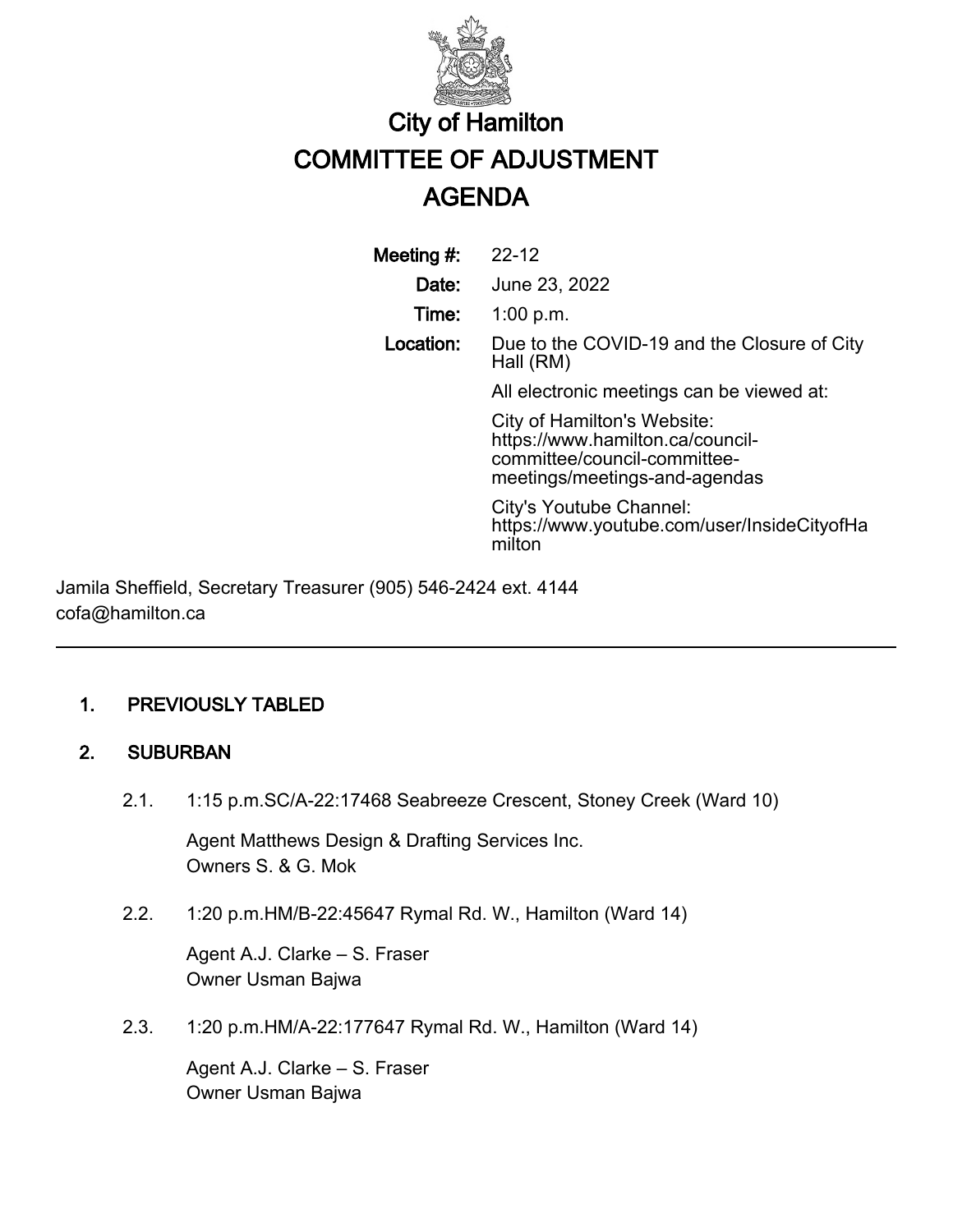2.4. 1:25 p.m.AN/A-22:161182 Central Dr., Ancaster (Ward 12)

Agent Danielle Iampietro Owners I. & P. Maric

- 2.5. 1:30 p.m.AN/A-22:16760 Amberly Blvd., Ancaster (Ward 12) Owners S. Farah & C. Owens
- 2.6. 1:35 p.m.AN/A-22:170653-657 Mohawk Rd., Ancaster (Ward 12)

Agent Muhammad Saddique Khan Owner Muhammad Wasiq Khan

2.7. 1:40 p.m.AN/A-22:172128 Judith Crescent, Ancaster (Ward 12)

Agent D. Braun Owner B. Shangrow

2.8. 1:45 p.m.AN/A-22:175376 Philip Place, Ancaster (Ward 12)

Agent D. Sohail & S. Daniel Owners D. Sohail, S. Daniel, S. & U. Daniel

- 2.9. 1:50 p.m.AN/A-22:176564 Tuscarora Dr., Ancaster (Ward 12) Owners C. Markham & M. Turner
- 2.10. 1:55 p.m.GL/B-22:3991 Strathearne Place, Glanbrook (Ward 11)

Agent Urban in Mind – J Dickie Applicant B. Wieske Owners A. & K. Elgersma

2.11. 2:00 p.m.(Re-circulation) HM/A-21:333777 Upper James St., Hamilton (Ward 8)

Agent Rutledge Development – I. Rutledge Owner Canadian Tire Properties Inc.

2.12. 2:05 p.m.GL/B-22:430 Rymal Rd. E., Glanbrook (Ward 8)

Owner 810294 Ontario Inc. – D. Pitblado

2.13. 2:10 p.m.HM/B-22:40289 Stone Church Rd. E., Hamilton (Ward 7)

Agent MHBC – T. Hawkins Owner Bethel Hamilton – G. Kivell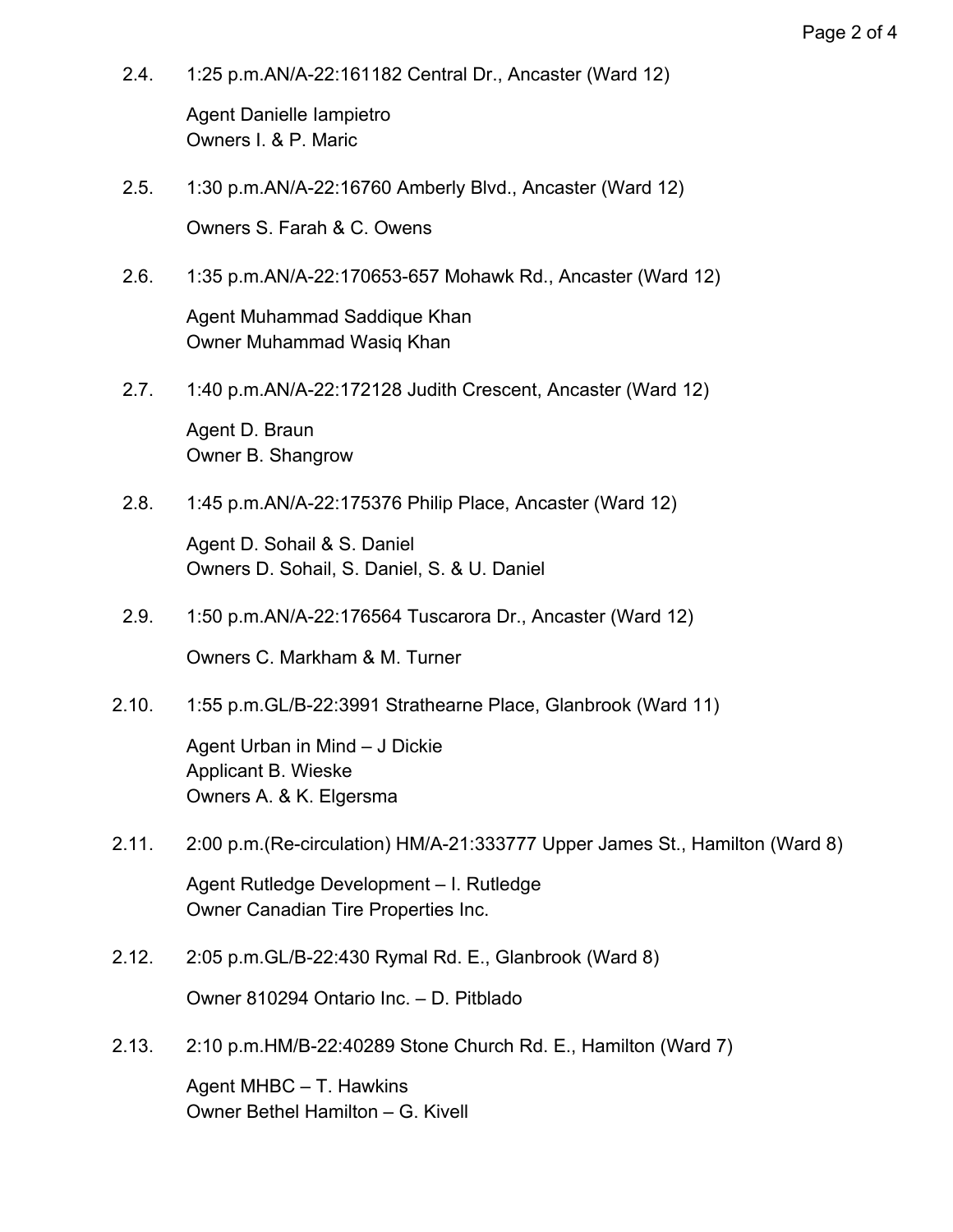2.14. 2:15 p.m.HM/A-22:16896 Greyfriar Dr., Hamilton (Ward 14)

Agent Suite Additions – A. Tran Owner Grand Canada Holdings – F. Ali Naqvi

2.15. 2:20 p.m.HM/A-22:163371 East 28th St., Hamilton (Ward 7)

Agent Suite Additions – A. Tran Owners L. Chiu & V. Kim

2.16. 2:25 p.m.HM/A-22:1661411 & 1415 Upper Wellington St., Hamilton (Ward 7)

Agent T. Johns Consulting – D. Morris Owner Shalom Manor Long term Care Home – J. Zwier

2.17. 2:30 p.m.HM/A-22:173225 East 24th St., Hamilton (Ward 7)

Agent J. Stirling Owner W. Suh

2.18. 2:35 p.m.HM/B-22:46389 Limeridge Rd. E., Hamilton (Ward 7)

Agent Urban Solutions – M. Johnston Owner Jewish Congregation Anshe-Sholem, The Anshe-Sholem Trustee Maria Frank-Davis

2.19. 2:35 p.m.HM/B-22:47, HM/B-22:48, HM/B-22:49, HM/B-22:50, HM/B-22:51, HM/B-22:52, HM/B-22:53, HM/B-22:54, HM/B-22:55, HM/B-22:56389 Limeridge Rd. E., Hamilton (Ward 7)

Agent Urban Solutions – M. Johnston Purchaser Wilson St. Ancaster Inc.

2.20. B R E A K

## 3. URBAN

3.1. 2:50 p.m.HM/A-22:16543 Mahony Ave., Hamilton (Ward 4)

Agent K. Bekendam Owner Tiera Dass-Fisher

3.2. 2:55 p.m.HM/B-22:4483 Sanford Ave. S., Hamilton (Ward 3)

Agent E. Porter Owner W. Szucsko